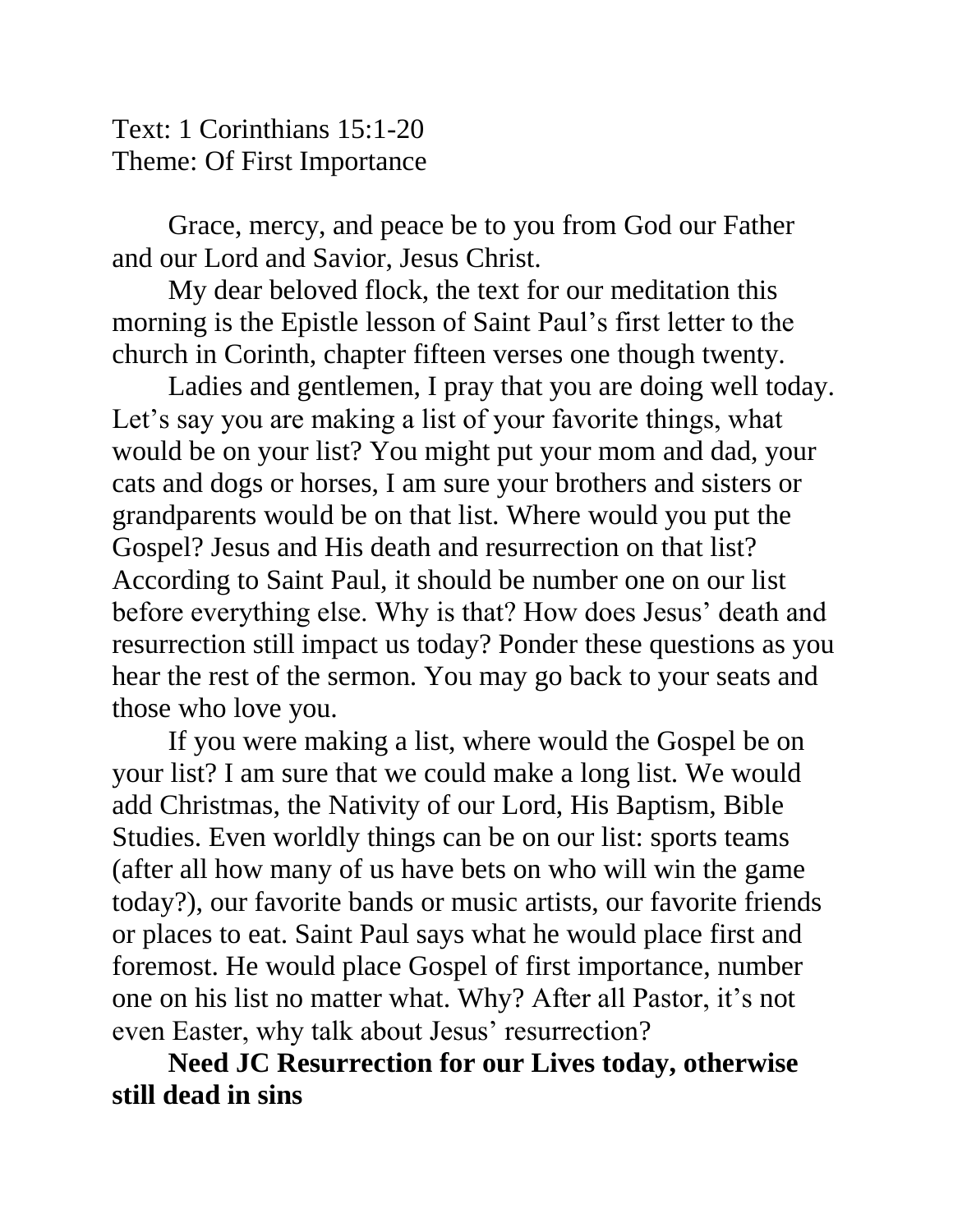Because of how vital it is for our lives today. It is the very basis of our faith that we have been granted. The very hope that we have as Christians. Paul does not mention but rather implies Jesus' death upon the cross, shedding His precious blood as payment for our sins, our faults and failures that we still commit now and today. After all, in order to rise from the dead, you must first be dead. But without Jesus' resurrection, His death means nothing. Many good men die noble deaths, without the resurrection, Jesus is merely another good man dying another noble death. This would do us no good whatsoever Jesus' resurrection is proof that our sins are forgiven, that our souls are saved. It is the Father's "Yes" to the Son's cry of "It is Finished." So, what impact does that have on us today?

Many people would say that it does not make any difference. Jesus died over two-thousand years ago. How can an executed Galilean make a difference in our lives today? Some even go so far as to say that there is no resurrection of the dead. They say that we die and that is it. Or if we do rise, we rise only in a spiritual type of way. Some even go so far as to say that Jesus did not really die and rise again, or even live at all. Without the new life that Christ gives to us by His resurrection from the dead, our sinful nature still has full and complete control over us. As Saint Paul writes "And if Christ has not been raised, your faith is futile and you are still in your sins.<sup>1</sup>" Still in our sins, even today. We lie, we cheat, we steal. We sleep in on Sunday mornings and not go to church. We are mean to our moms and dads. We disrespect those in authority over us. We put everything else first on our list other than God and the Gospel that He has given to us. This is a very sobering fact. If

<sup>&</sup>lt;sup>1</sup> [The Holy Bible: English Standard Version](https://ref.ly/logosres/esv?ref=BibleESV.1Co15.17&off=3&ctx=has+been+raised.+17%C2%A0~And+if+Christ+has+no) (1 Co 15:17). (2016). Crossway Bibles.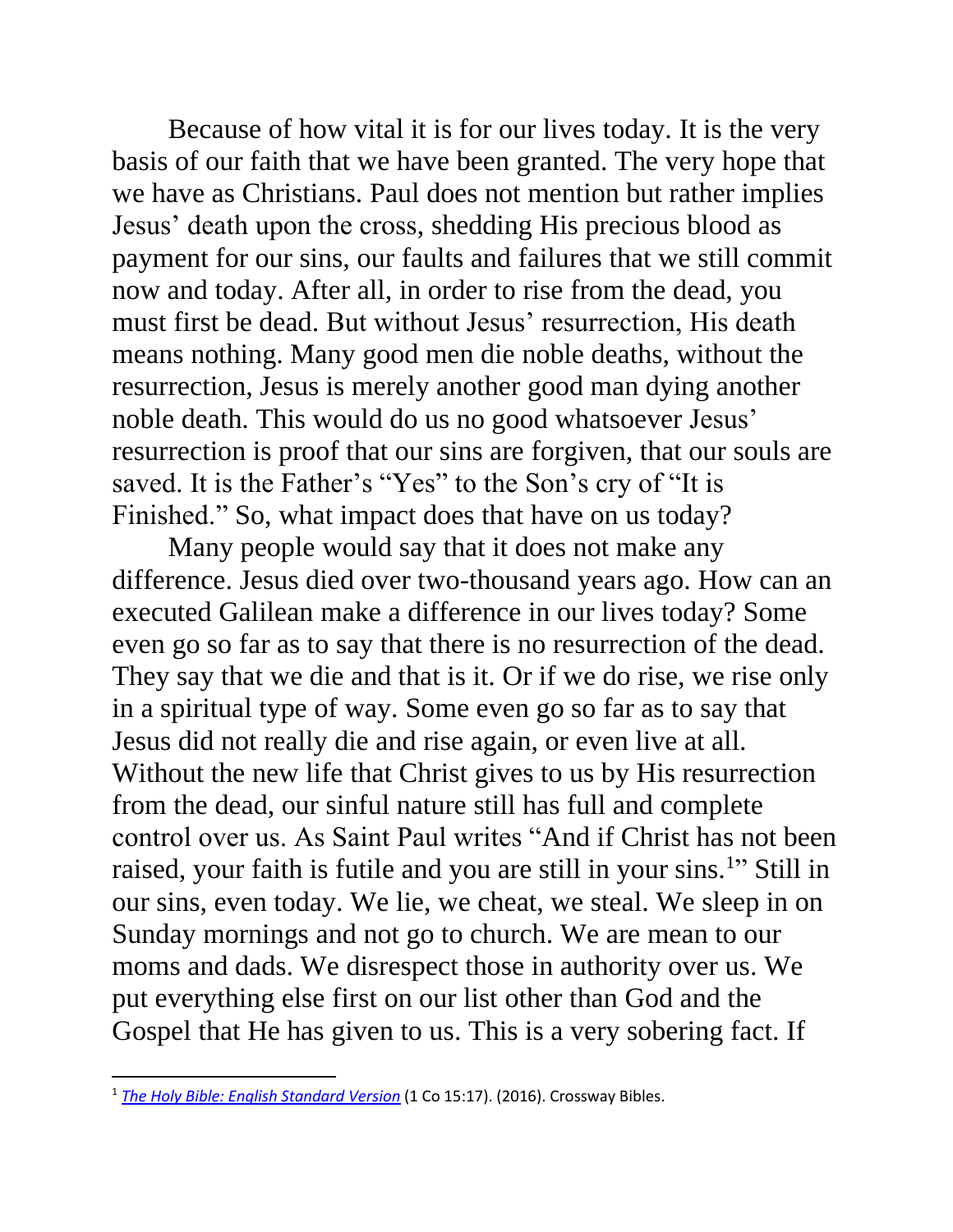Christ has not been raised, if He is still dead in the tomb, that means that there is no payment for our sins. We are still under the full wrath of God for all of our sins. We are damned to the fires of hell forever and there is nothing that we can do about it. There is no mercy and grace to be had. God justly has condemned us because of our many great and grievous sins.

## **Need JC Resurrection for our Future lives (Hope that we have, BC JC Raised so too us, Resurrection is first fruits (implies other fruits to come)**

If Jesus had not been raised, we are of people most to be pitied. Because the very basis of our Christian faith and hope is the resurrection. If we have hope in Christ only in this life, if there is no resurrection to the bliss of heaven, we have made a sad choice. We have denied ourselves, we have sacrificed, we have suffered, always hoping that the sufferings of this present time are not worthy of being compared with eternal bliss and glory.

That hope proves to be an idle dream if the words at the close of the creed, "the resurrection of the body, and the life everlasting," were never true—what a miserable end to a great hope and a dedicated life! No wonder Paul says, "If only for this life we have hope in Christ, we are to be pitied more than all men." What fools to have counted on that hope if there is no resurrection!<sup>2</sup>

But the fact is that the empty tomb and the living body of Jesus Christ prove that there is a resurrection. It proves that we are not condemned because of our sins before God. But there is a resurrection! Christ has arisen as the first fruits of them that sleep. The fact of the resurrection is based on the eye witness

<sup>2</sup> Toppe, C. (1987). *[1 Corinthians](https://ref.ly/logosres/pb67co1?ref=Bible.1Co15.12-19&off=3200&ctx=n+on+a+tragic+note.+~If+Christians+have+h)* (p. 146). Northwestern Pub. House.